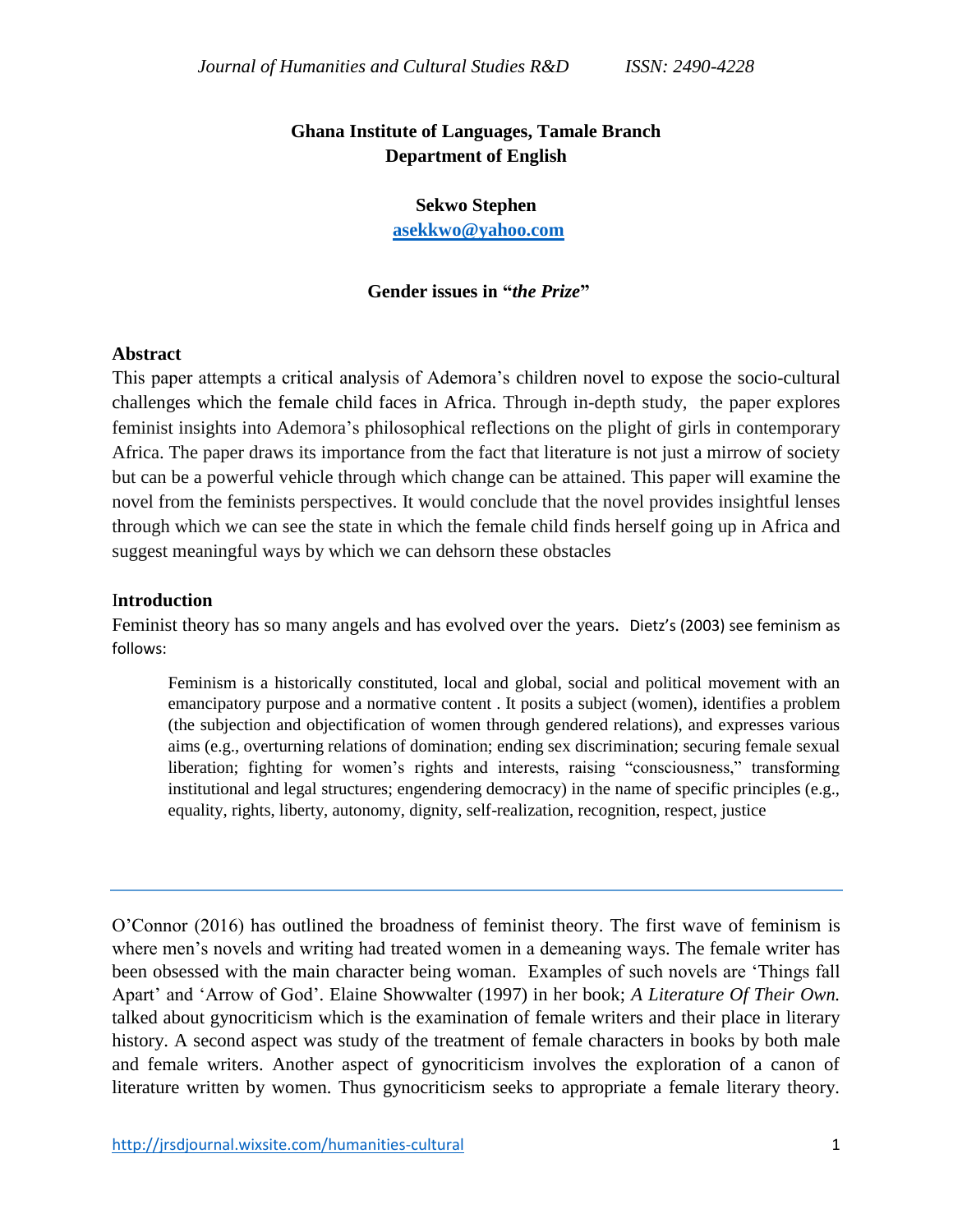Over the period, writers like Elaine have identified phrases in the study of gender in women's writing:

- 1. The first phase referred as ' feminine' phase is where female writers tried to adhere to male values, writing as men, and usually did not enter into debale regarding women's places in society. In most cases, female writers used pseudonyms.
- 2. The second phase known as the feminist phase is where female writers took upon themselves the work of critique of the role of women in society and the oppression of women
- 3. In the third phase women were no longer appendages to men or hide under pseudonyms. Neither do they fear to prove the legitimacy of women perpectives.

In Ghana, as in many parts of Africa, females face a lot of socio-cultural bottlenecks in various aspects of life (Amoakohene, 2014). These bottlenecks have largely hindered the contribution of the female in the national development agenda (Seema Jayachandran, 2014). African literature in its early days had followed this pattern too. For example, females were hardly protagonists; female characters were used to develop the male protagonists. In *Things Fall Apart* and *Arrow of God,* for example the major characters and heroes were males. Feminist writers have however in subsequent years tried to project the course of women to correct the ills (Mariama Ba, 1987). The challenges of women start from childhood. One writer, who has not just shown the discrimination that the female child faces but how she can overcome the obstacles is Ademora.

Gender is now seen as key Development indicator. Not just because women are rightly human but constitute the highest populations in many nations. In Ghana, women constitute 52 percent of the total population. Recent government's efforts to achieve gender equality have not yielded the expected dividends partly because most of the challenges are socio-cultural. Again it is often difficult for the female child to overcome these challenges since she has little power to challenge the status quo. It is therefore important that efforts at promoting women' liberties look critically at the girl child. Traditionally, African women were meant for the kitchen and were seen just as child bearing tools. In the  $21<sup>st</sup>$  century, these perceptions have not changed so much. There are still communities where the birth of a girl is not marked with so much happiness, as is the case with the birth of a male. Among some of the negative stereotypes that have long been attached to women are that they are weak, and not intelligent enough.

Feeding into these notions had been the forebears of modern Africa literature, whose writings had projected the major characters as men and the females as appendages (Sakshi Semwal, 2015). Ama Atta Aidoo (1942) and Mariama Ba (1978) had tried to rewrite stories to largely balance the earlier stereotyping- a move that saw male counterpart re-writing to correct their earlier male chauvinistic projections. For example, Achebe used *Anthills of the Savannah* to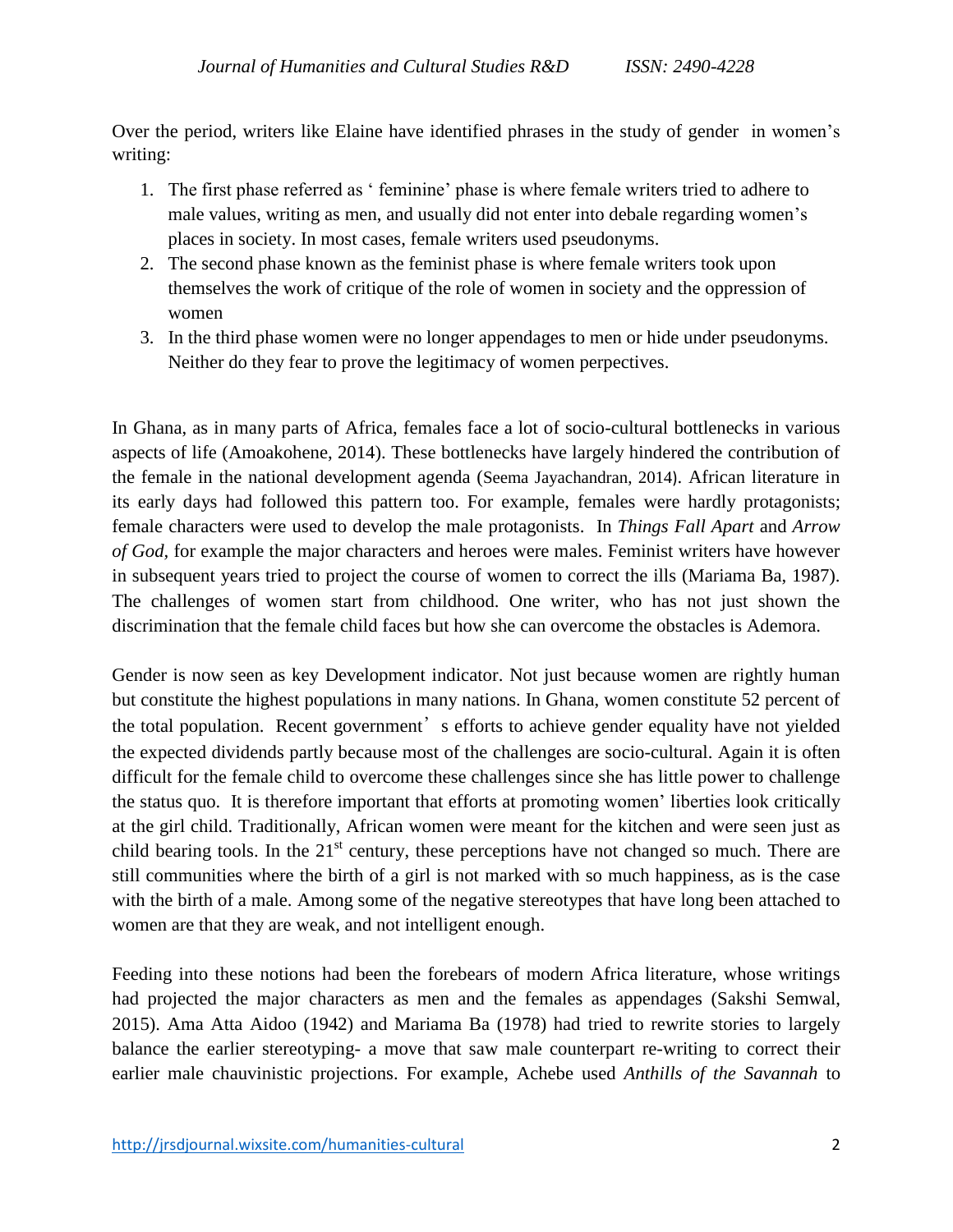redeem his long held presentation as a male chauvinist. Ademora`s novel does not just recount problems but show that the female girl can overcome.

### **Background**

Mr. Agu has two children, Agbonnaya (boy) and Onyema (girls). Both attend a local Community school. Mr. Agu has is traditional minded and a male chauvinist. He had long decided to marry Onyema to Onyia, an old and ugly man. The government scholarship examination is soon approaching. Mr. Nwiboko sees every reason why Onyema should sit for the examination. She is clever and can pass the examination. He discusses with Mr. Agu about the possibility of Onyema sitting the examination. Mr Agu tells him in the face that Onyema would not sit for the examination and that she would be married off after basic education. Mr Nwiboko gives her a lot of support and encouragement. Mrs Agu makes available money for the scholarship form. Meanwhile, Onyema`s world is crumbling as her father clearly has no interest in her education. She weeps inside. She is also largely laughed at by her colleagues when she tells them she wanted to become an engineer. Onyema works hard in her studies. She emerges as the only one who passes the scholarship examination. Mr Agu rescinds his old decision of marrying Onyema to Onyea to allow her to further her education through the scholarship.

### **Tradition and Gender Discrimination**

In most parts of Africa, the female child is largely seen as one to do household chores. This feeds into the general patriarchy that women should be "housewives" meant to clean the house, prepare meals and to "manage" the home in general. Onyema starts doing these very things at the very beginning. The novel starts with Onyema" opening melon seeds" to prepare super, while his brother Ogbonnaya is goes to play football with friends. Now there might not be any problem with the female child doing that, but the problem is that most of these things take a substantial time off from the female child's ability to engage in training for skills development. The hardworking teacher offers extra lessons to prepare the final year students. According to the novel only few girls could attend as they had to rush home to help their mothers in house whole chores and selling in the market. While Onyema is usually busied with household chores, Ogbonnaya is always free and he does attend all the extra classes. That is not the case for Onyema. Thus, the female child does not have the same time as the male child for learning. This could potentially affect her performances in school.

When it comes to opportunities for education and career development, the female child is usually at the disadvantage. In the novel, Onyema is easily labelled as one to be married off. His brother is however free to become whatever he wants to be. In Mr Agu agreeing to offer money for Ogbonnaya to buy forms to sit the scholarship examination, the writer depicts the extra efforts a parent could make to help his/her son to climb the educational ladder. In most instances, parents prefer the son to continue schooling when they cannot afford for both daughter and son. This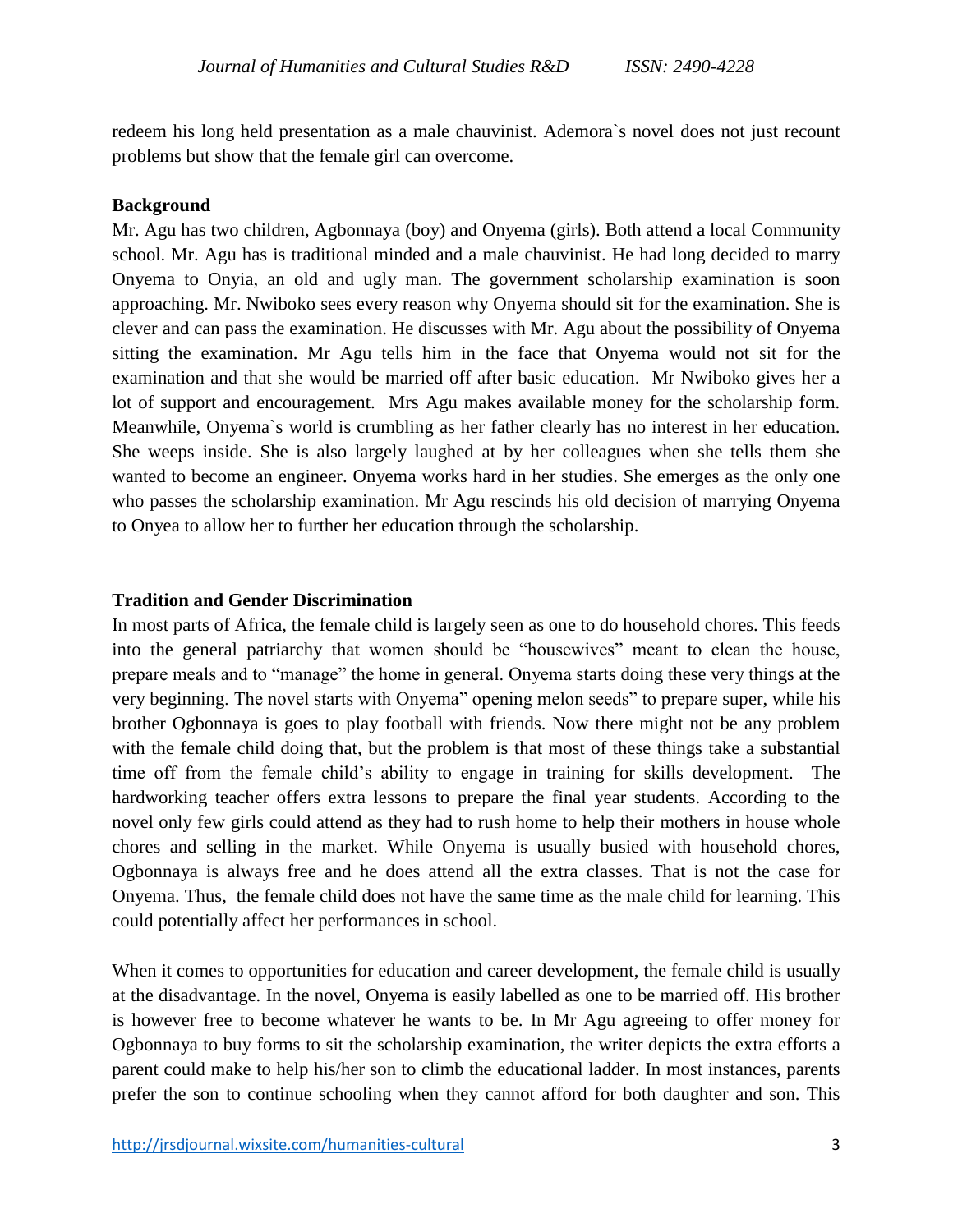also feeds into the traditional mentality that the woman belongs to a different home since she would one day marry to another man.

In Ghana, even today there is gender prescription of jobs. You will still hear people talk of this job is for men only and or this job is for women. Some jobs are seen as less challenging and "soft" for a man to engage in. In other words, a male who takes such jobs is seen as undermining himself. Examples include, being an attendant in a bar or restaurant, being a cook etc. Again, some people think some jobs are for men only. That is why when Onyema says she wants to become an engineer she is mocked at by her classmates. The danger is that this situation has made women to quell back into their shelves. It has also has made job and career options narrow for women. For example, in Accra, Ghana`s capital, there are thousands of *trotros*, which are usually being operated by a driver and a mate. Most boys make a living by being driver's mate. But since such jobs are seen as male jobs, few females venture into it. Like in the situation that Onyema finds herself, engineering, military and politics are still seen by some people as the preserve of men.

# **How does the female child succeed?**

Success has never been easy, not even for the male child. One who wants to succeed in life needs to work hard. The female child needs a little more of that. This is because of the several barriers she has to dismantle. In the novel, Onyema has an unbridled confidence in herself. She knew what she wanted and what she does not want. She started emphatically**,**

# **"I don't want to marry Onyia"**

But what does she want to do. She wants to be an engineer. Therefore it is important that the female child from a background like Onyema`s has a clear picture of what she wants herself to be in the future. If Onyema did not have this conviction she would have fallen for the very demands of her father.

The female child also needs to be extra diligent and hardworking. It is these features that will put her at same level with their male counterparts or make them even better. Onyema's diligence at work is noticeable right from home. She is also extra studious by using the least opportunity to study. In today's world of competition, women must not pity themselves but take it upon themselves to excel in whatever they do.

The female child also needs support and direction to be able to succeed. In most of the villages where forced marriages and other abuses are meted out to women, there are not usually enough role models. Girls who know what they want to do and are hardworking usually do not have people to look up to for encouragement and direction. In the novel, Mrs Agu`s love and encouragement has been crucial. In addition, Mr. Nwiboko's belief in Onyema saw him follow up to ensure that Onyema sits for the scholarship. In presenting a father kicking against her own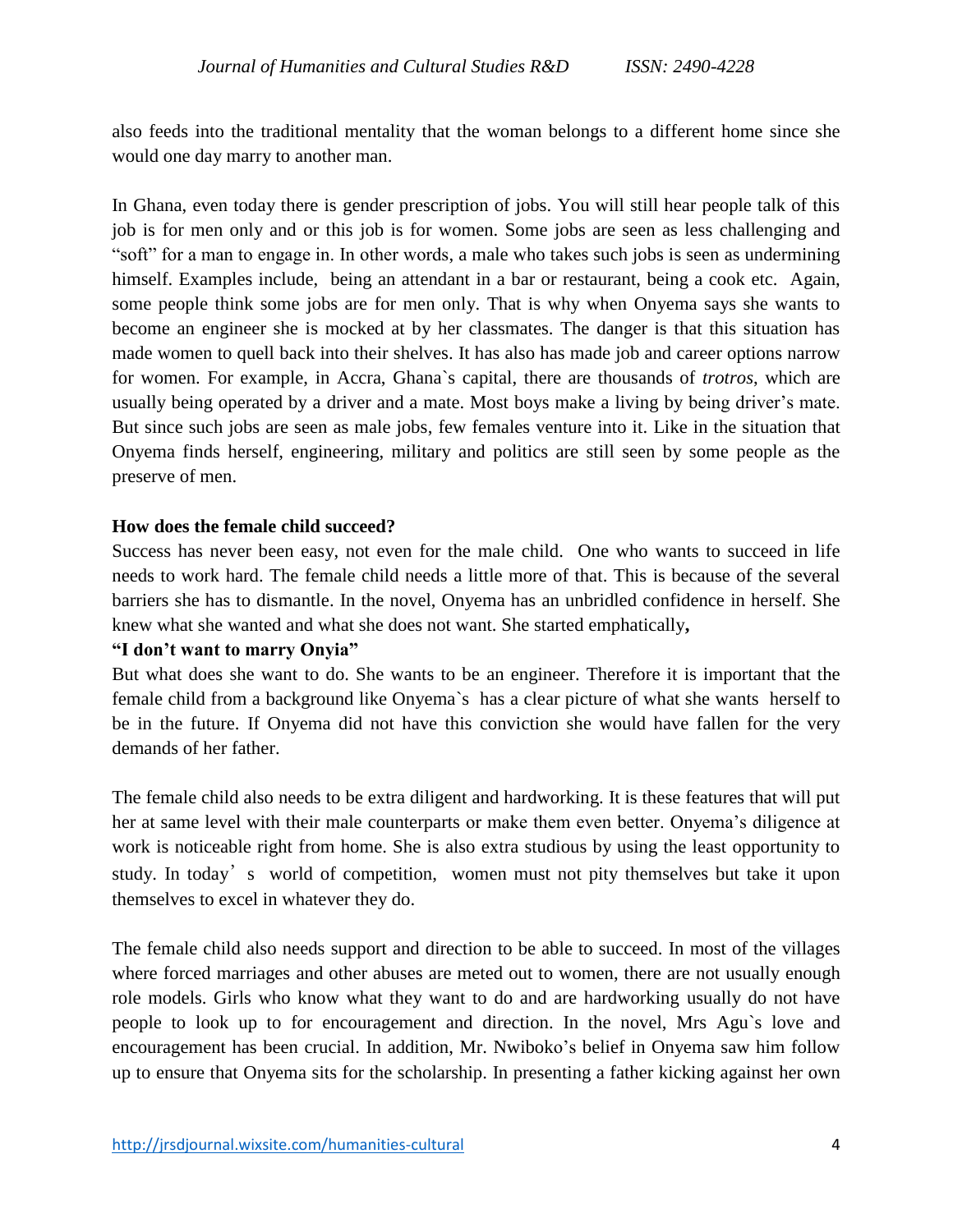daughter, the mother showing support and that of the teacher, the novel is telling us that there is and would always be the need for some kind of support to help the female child succeed

The female child who would succeed in life is one who also has a "big heart" to contain the discrimination. To overcome the pain therefore Onyema wept to relief the pain. She did not give up.

# **Conclusion**

The female child in Africa faces discrimination in occupation choice, early marriage and sometimes lack of support in education. All these have largely continued to undermine efforts in achieving parity in gender development in the continent Secondly, success in life is possible for any one. Though the female child faces a lot of obstacles, determination and hard work would usually lead her to success. What she needs however is to be able to identify clearly what she wants in life and to resist bad influence. However the female child needs role models and people to encourage and support her in her resolve to pursue her dreams. The pain of discrimination is killing and can make the female child stop the pursue of her goals. It is personal conviction and support from good people that can help her overcome this emotional aspect of the discrimination

# **References**

Ademora Ezeigbo Akachi, *the Prize, Wales,* Person Education Limited,1994

Aidoo, Ama Ata, 1942-. The Dilemma of a Ghost ; Anowa : Two Plays / c [by] Ama Ata Aidoo. Harlow :Longman, 1995. Print

Chinua Achebe, *Things Fall Apart*, London, Heimman,, 1958

Chinua Achebe, Anthills of the Savannah, London, Heinneman1987

Mary G. Dietz, "Current Controversies in Feminist Theory," in Nelson W. Polsby, ed., Annual Review of Political Science 6 (Palo Alto, CA: Annual Reviews, 2003): 399- 431. Print

Elain showalter, *A Literature of Their Own* ,Princeton University, 1977

Ivy Imoakohene, "*Violence against women in Ghana: a look at women's perceptions and review of policy and social responses",* Social science and medicine*, Vol. 59; 11, 2004*

Kate Oconnor , Feminist Approaches to Literature http://writersinspire.org/content/feminist-approaches-literature. Accessed on Wednesday, August 17, 2016

Mariama Ba, *So Long a letter, London*, Heimman, *1978*

<http://jrsdjournal.wixsite.com/humanities-cultural> 5